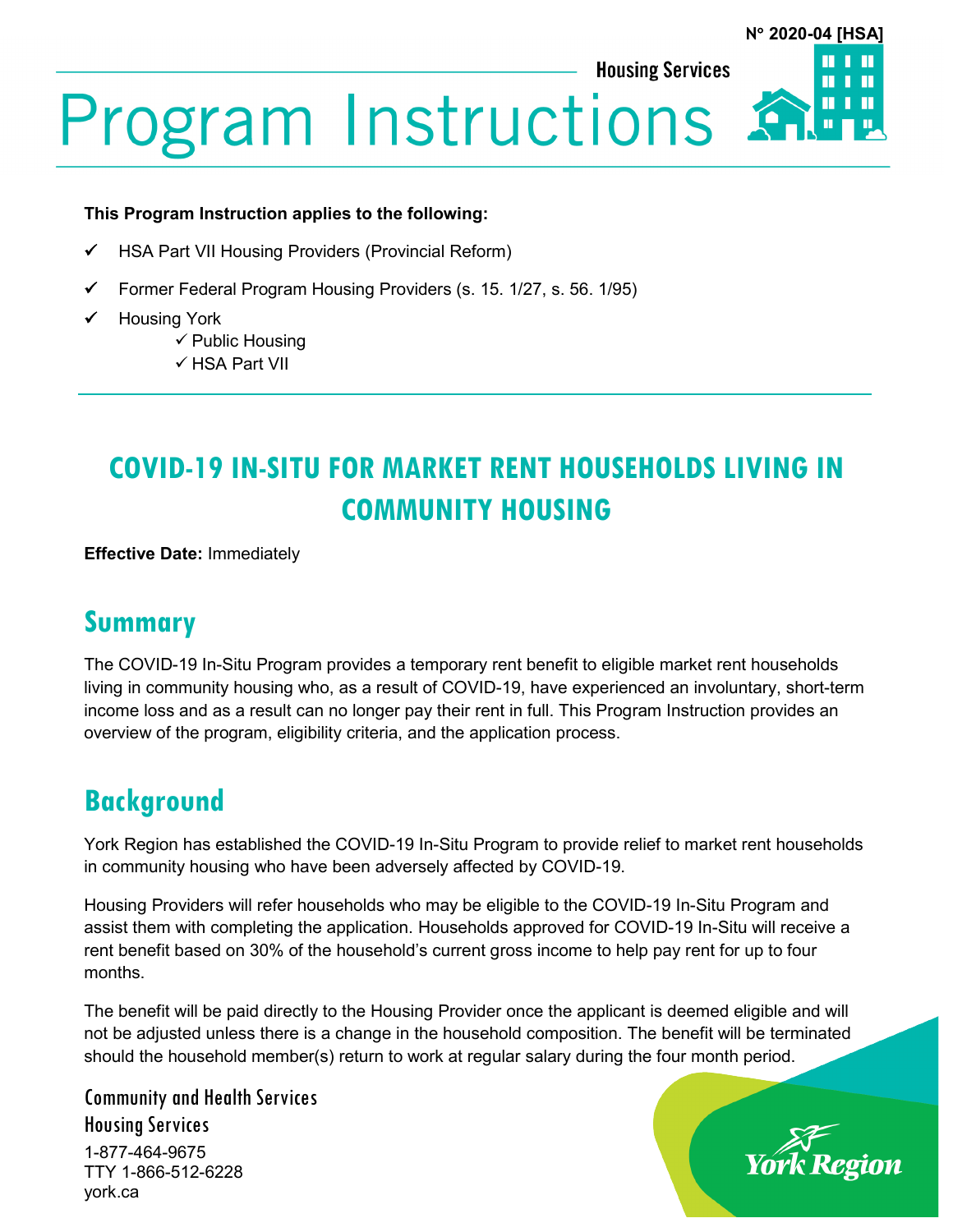# **Program Information**

The program is available to Housing Providers funded and/or administered by York Region through operating agreements, legislation, and Regional Rent Assistance agreements.

There are a limited number of benefits available. Housing Providers are encouraged to refer individual households to the program who may meet the eligibility criteria. Applications will be processed in the order they are received.

#### ELIGIBILITY CRITERIA

Housing Providers must ensure the household meets all of the following eligibility criteria:

- The household lives in a community housing unit and pays market rent
- At least one household member is over the age of 16
- All household members are legal residents of Canada or refugee claimants
- The household's total household assets do no exceed \$20,000
	- $\circ$  Assets counted towards the asset limit are consistent with "included assets" listed in [Program Instruction 2018-02,](https://www.york.ca/wps/wcm/connect/yorkpublic/35bdb405-3265-43fb-9f34-1be13bce7de6/PI-2018-02-ILIAL+Phase+1-New+Tenants+Receiving+Regional+Rent+Assistance.pdf?MOD=AJPERES) such as bank accounts (in Canada and other countries), investments such as a Guaranteed Investment Certificates (GICs), stocks or bonds, equity in any form of real estate (including properties not suitable for year-round occupancy)
- The household does not receive rent-geared to income, Regional Rent Assistance, portable housing benefit, IAH/OPHI Housing Allowance or the Canada-Ontario Housing Benefit
- The household has experienced an involuntary loss of employment-related income due to COVID-19 after March 1, 2020
- As a result of the loss, the household now pays 50% or more of its total income for rent
- The household is not in arrears as of March 30, 2020
	- $\circ$  Households with arrears as of April 1, 2020 will be considered for COVID-19 In-Situ, as well as households with existing arrears repayment plans provided the repayment plan was in good standing with their housing provider prior to the COVID-19 related income loss.
- The household has applied for, and received an eligibility decision about, other available income support programs including Employment Insurance (EI), Ontario Works (OW), and the Canada Emergency Response Benefit (CERB)

#### BENEFIT INFORMATION

The Region will provide a rent benefit for households approved for COVID-19 In-Situ for up to four months. The benefit will be paid directly to the Housing Provider and will begin on the first of the month following the date of the loss of income. The benefit may be applied to rent payments as early as May 1, 2020. Housing Providers will receive funds beginning in June 2020. The Region will consider retroactive payments to April 1, 2020 on a case-by-case basis.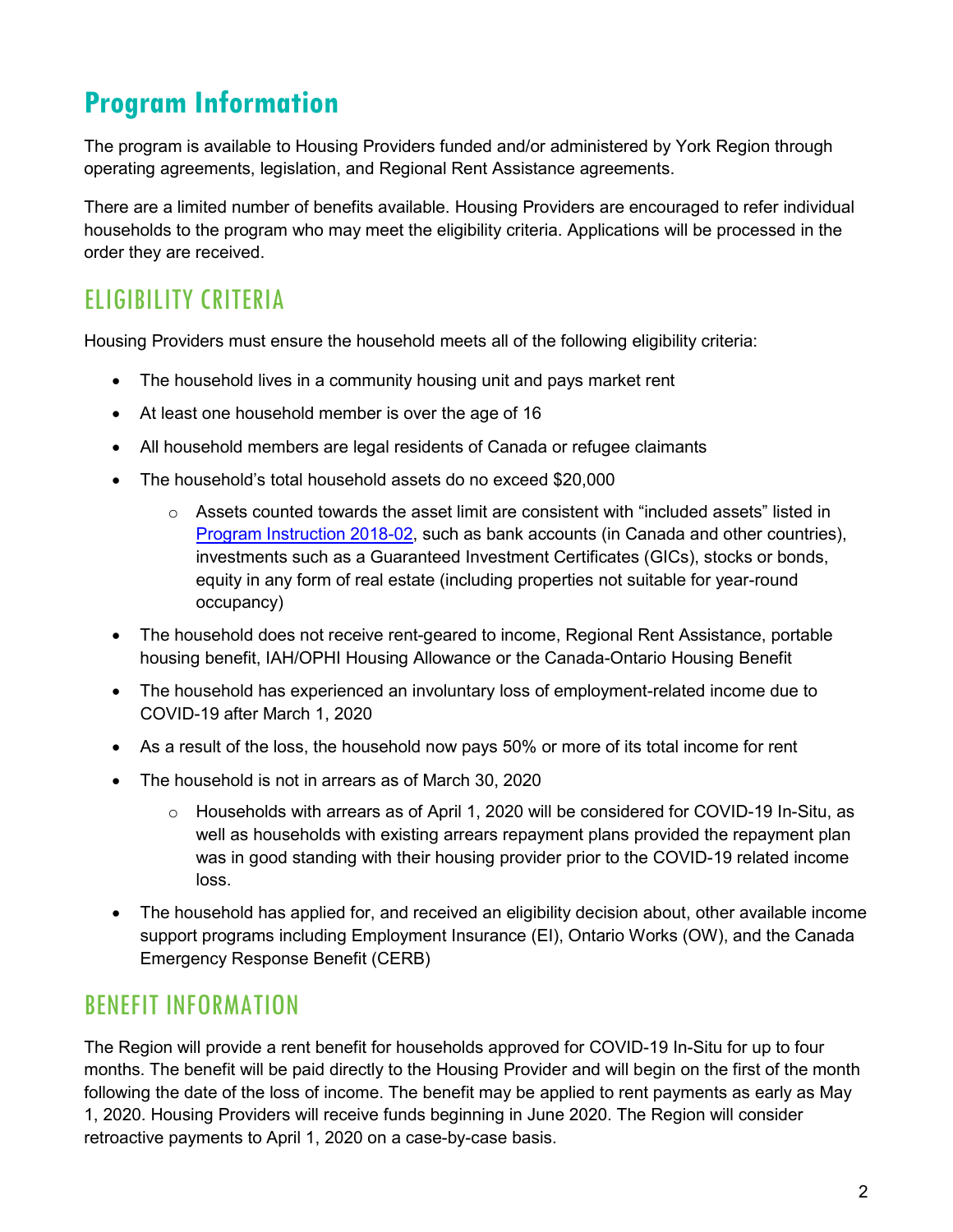The rent benefit amount is the difference between 30% of the household's current gross income and the market rent for the unit. Before applying for COVID-19 In-Situ households must have applied for, and received an eligibility decision about, other income support programs such as EI or CERB. Benefit payments under EI and CERB are factored into the household's gross income to determine the household's rent benefit amount. The household pays 30% of gross income as rent to the Housing Provider.

For example, a tenant living in a non-profit community housing building is renting a one-bedroom unit with a market rent of \$1,270. The tenant had a gross annual income in 2019 of \$40,000 and lost their job on May 3, 2020 as a result of COVID-19. The tenant applied for CERB and is receiving \$2,000 per month. The tenant applies for COVID-19 In-Situ and is approved. Beginning June 1, 2020 they pay \$600 per month (30% of their monthly income) towards rent. The Region pays the Housing Provider \$670 per month, the difference between the tenant's contribution and the market rent.

Households not eligible for EI or CERB are required to apply for OW and, if approved, will receive a benefit equal to the difference between the household's maximum shelter allowance and the market rent for the unit.

Households not eligible for EI, CERB, or OW will pay a minimum rent of \$390 per month.

#### REPORTING CHANGES

The benefit is generally calculated once based on the household's income at the time of approval and provided for four months. There are two situations where a household must report changes to their Housing Provider:

- 1. The household member who lost income or employment returns to work at their regular salary
	- $\circ$  The benefit will be terminated the first day of the month after the household returns to work
- 2. A member joins or leaves the household
	- $\circ$  The benefit will be adjusted to reflect the change in household composition. In circumstances where the household's income increases and 30% of income exceeds the market rent for the unit, the benefit will be terminated the first day of the month after the change in composition.

Housing Providers must report the above changes promptly to their Program Coordinator in order for the benefit to be adjusted or terminated.

# **Action Required**

#### APPLICATION PROCESS

Housing Providers must follow the process below when referring households to COVID-19 In-Situ program:

1. The Housing Provider offers the COVID-19 In-Situ application (Attachment 1) to potentially eligible market households.